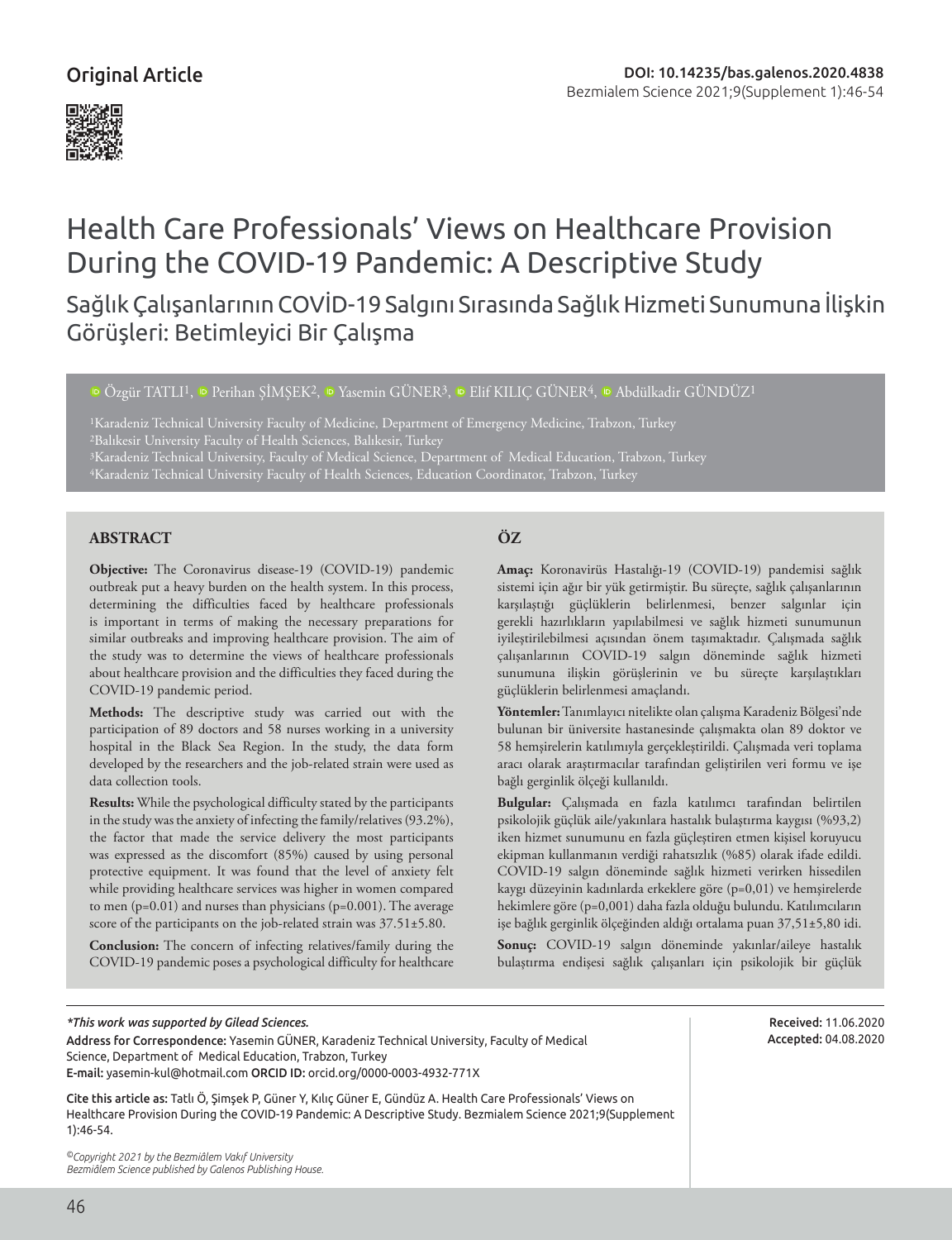#### **ABSTRACT ÖZ**

professionals. Using many personal protective equipments is a factor that makes service delivery difficult. The level of anxiety associated with providing health care is higher in nurses and women during this period.

**Keywords:** Anxiety, coronavirus disease, health care professionals, health services, pandemic

oluşturmaktadır. Birçok kişisel koruyucu ekipman kullanmak hizmet sunumunu güçleştiren bir etmendir. Hemşirelerde ve kadınlarda bu dönemde sağlık hizmeti sunma ile ilişkili kaygı düzeyi daha fazladır.

**Anahtar Sözcükler:** Anksiyete, koronavirüs hastalığı, sağlık profesyonelleri, sağlık hizmetleri, pandemi

#### **"What is already known about the topic?"**

- Healthcare professionals face many challenges providing healthcare during the COVID-19 pandemic.
- Healthcare professionals need accurate, reliable, and up-to-date information to deal with the COVID-19 outbreak.
- "What this paper adds".
- Anxiety about infecting families and relatives was the major psychological challenge for healthcare professionals.
- Using personal protective equipment, which is essential for protecting healthcare workers, has made healthcare services difficult.
- Isolation measures were the main topic that healthcare professionals needed information on during the COVID-19 pandemic.

#### **Introduction**

On December 31, 2019, unexplained cases of pneumonia began to appear in Wuhan City, Hubei Province, China. The factor responsible for these cases was determined to be a new Coronavirus disease-19 (COVID-19), which was not previously detected in humans on January 7, 2020. The first case outside China was seen in Thailand on January 13, 2020, and the virus spread rapidly all over the world (1). As of June 28, while the number of confirmed COVID-19 infected cases worldwide was 9.95 million, 498,519 people died due to this infection (2).

Scientific studies are ongoing to prevent the disease spread. Research focuses primarily on disease transmission routes, vaccination, and measures that can be taken. One of the most emphasized measures in this regard is protective behavior (3). It was reported that vulnerability, perceived risk, and fear are among the most important factors in the individuals' engagement with protective behaviors (4). Although social rules and protective behavior can slow disease spread, the pandemic's effect is expected to continue for a long time (5,6).

During the COVID-19 pandemic, healthcare professionals try to fulfill their duties at a high risk of infection. During this period, more than 3,000 healthcare workers in China had a coronavirus infection (7). In Italy, 20% of healthcare professionals serving in the pandemic period were infected (8). During the COVID-19 pandemic, it was reported that 26% of COVID-19 cases in Spain (9) and 11% of cases in the United States (10) were healthcare workers. In a study conducted on an international basis, it was ascertained that 708 healthcare workers lost their lives due to COVID-19 infection until April 27, 2020; 51.5% were doctors, and 17.7% were nurses (11).

In addition to the risk of infection, uncertainties caused by the pandemic, stress factors associated with the pandemic, changes in social life, insufficient personal protective equipment, emotional breakdown due to infected co-workers, having to work long hours, and ethical dilemmas posed by the inability

to provide the necessary health services to all patients because of insufficient intensive care conditions and the inadequate number of mechanical ventilators were listed among the difficulties faced by healthcare professionals in this process (12,13). All these challenges can negatively affect healthcare professionals psychologically, and this effect may last for a long time. It is determined that the stress and psychological distress experienced by the healthcare professionals continued even one year after the SARS (2002-2004) pandemic, which mainly affected Asian countries (14).

These difficulties may influence the motivation and willingness of healthcare professionals to perform their duties. According to the results of a meta-analysis evaluating the factors affecting the healthcare workers' willingness to work during the influenza outbreak, perceived personal security, pandemic risk awareness, and adequate clinical knowledge, role-specific knowledge, and confidence in personal skills associated with the pandemic were identified as factors that increase willingness to work in this process. The responsibility of childcare has been specified as a factor that lowers the willingness to work during the pandemic disease (15). Low work willingness is also a factor that reduces work efficiency (16). During the pandemic period, healthcare professionals are expected to perform their duties more efficiently.

During pandemics, it is essential to determine the experiences of healthcare professionals and examine their opinions about the difficulties they experienced, to both increase the willingness of the workforce and ensure the safety of employees.

#### **Method**

#### **Design**

The study was designed as a descriptive research study.

#### **Recruitment of the Participants**

The research was conducted at a university hospital in Turkey in a province in the Eastern Black Sea region. The province where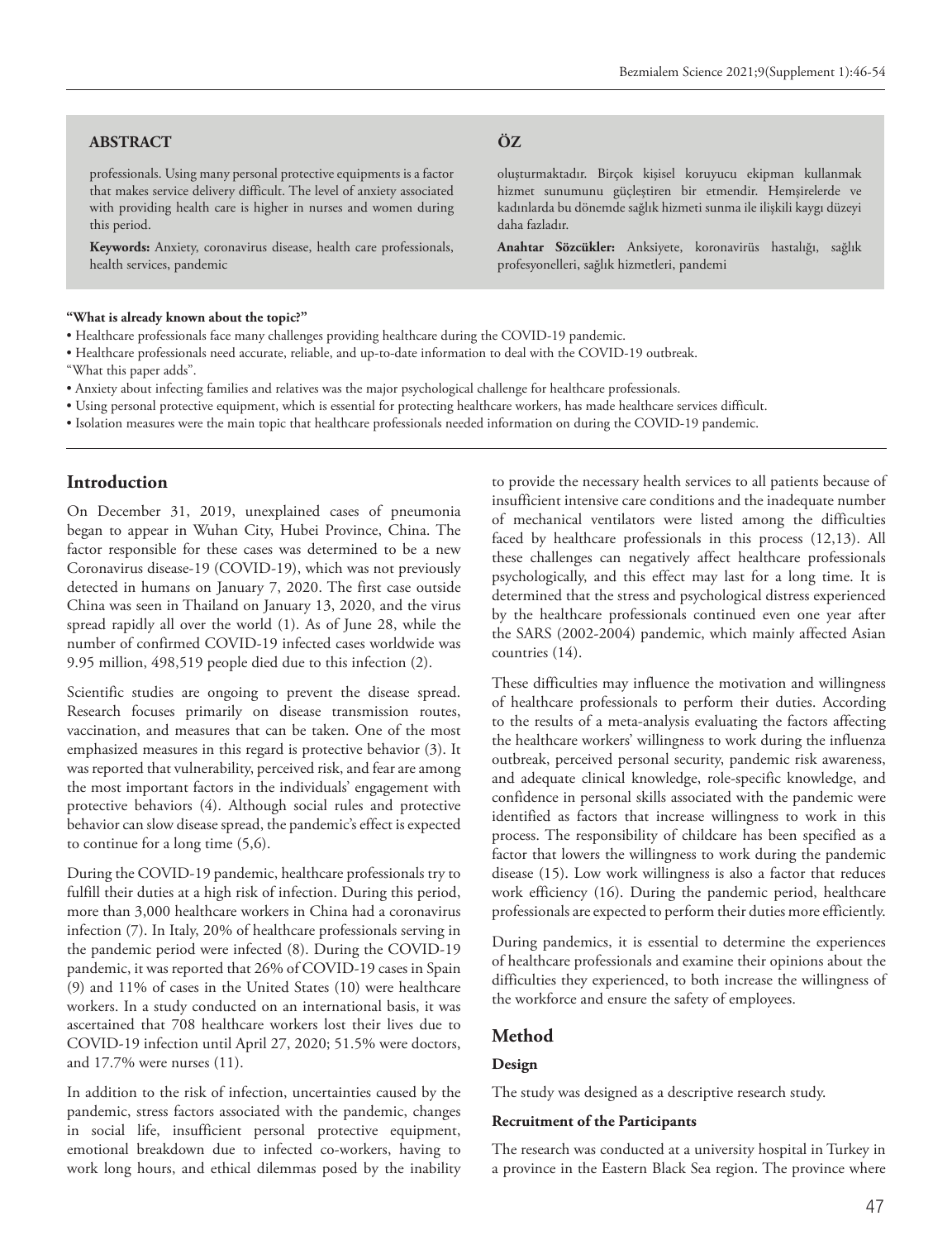the research was conducted was among the top 10 provinces with the highest number of deaths and the top 15 provinces with the highest number of cases in the peak period of the COVID-19 pandemic. In addition, the center where the research was performed serves as an education research center and is where patients with special treatment and care needs are referred from neighborhood provinces. Individuals involved in this study consisted of physicians and nurses working at units where patients infected with coronavirus or suspected of infection were followed in the university hospital where the research was conducted. The sampling acceptance criteria determined in the study are as follows: Being over the age of 18, volunteering to participate in the study, being a member of the physician or nursing profession, being responsible for patient care and treatment during the COVID-19 pandemic period, and working actively. The study's exclusion criterion was having less than three months of work experience. The required study sample size to be reached was calculated as 132, with the sample size formula used in cases where the number of individuals in the population is known in the prediction of the mass ratio.

n= N t<sup>2</sup> p q/d<sup>2</sup>(N-1)+t<sup>2</sup> p q

n= Number of individuals to be sampled

N= Number of individuals in the population (200)

p= The estimated prevalence of the incident to be investigated in the population (0.5)

 $q= 1-p(0.5)$ 

t= Theoretical value for the greatest degree of freedom in the z table at a given confidence level (1.96 for 95% confidence interval)

d= Standard error of the rate to be determined in the study (0.05 for 95% confidence interval)

n= 200x1.962x0.5x0.5/0.052x1499+1.962x0.5x0.5=132

#### **Intervention**

The physicians and nurses in the units where the patients infected with coronavirus or suspected of infection were followed up were invited to participate in the study by giving information about the study. The data collection tool link was then conveyed to the participants through the WhatsApp groups used by physicians and nurses working in these units for communication.

#### **Outcome Measures and Data Collection**

In the study, the job-related strain scale, and the literature form (12,13) were used by the researchers, and the data form created using the Google forms tool was used. The data form consists of seven parts. The first part had seven questions about descriptive characteristics. The second part had two questions regarding healthcare professionals' views on education needs and their information sources about COVID-19. The third part asked two questions regarding the difficulties of healthcare professionals during the management of coronavirus infection cases. The fourth part included one question regarding the technological

tools that healthcare professionals needed within the scope of patient care. In the fifth part, one question asked about the level of self-sufficiency in providing health services during the COVID-19 pandemic period. One question was about the level of anxiety related to providing healthcare services. The data form's suitability regarding content was evaluated by four lecturers consisting of physicians and nurses.

Job-related strain scale: The scale was developed by Revicki et al. (17) in 1991. The validity and reliability of the scales conducted by Aslan et al. (18) in Turkey (1998) and the reliability coefficient were between 0.85 and 0.90, respectively. The Job-Related Strain Scale is a 4-point Likert-type scale with 18 items developed to determine job-related tension and stress in health workers. The items are evaluated as "totally suitable for me," "greatly suitable for me," "partially suitable for me," and "not suitable for me at all." Each item is scored between 4-1 points. Items 2, 4, 8, 9, 11, and 15 of the scale are graded reversely. The lowest score is 18, and the highest score is 72. Studies have shown that the 15<sup>th</sup> item decreases the item-test correlations of the scale. Therefore, article 15 was removed from the scale (18,19). In this study, the evaluation was made on 17 items, and the Cronbach alpha reliability coefficient was 0.67.

#### **Statistical Analysis**

Data analysis: SPSS 23 (Statistical Package of Social Sciences) program was used for data analysis. Qualitative data are shown in numbers and percentages (%) and analyzed by the chisquare test. The suitability of the quantitative data for normal distribution was evaluated with the Kolmogorov-Smirnov test. Parametric tests were used to analyze data that conform to a normal distribution, and non-parametric tests were used to analyze non-compliant data.

**Ethical considerations:** Ethical approval with the 24237859- 272 document number was obtained from the Regional Local Ethics Committee for the study. Informed consent was obtained from participants after explaining the aim of the study. Also, an "I was informed about the study, and I agree to participate in the study" button was placed in the first part of the data collection tool. Clicking the button was mandated to answer the questions on the data collection form.

### **Results**

The overall response rate was 73.5% in the study. The average age of the healthcare workers who participated in the study was  $33.70\pm6.8$  [minimum(min)=23, maximum (max)=54] years, and 46.9% were male, and 60.5% were physicians. The average working time of the participants in their professions was 10.0±7.0 (min=1, max=34) years. In the study, 4.1% of participants consisted of healthcare professionals who provided care only to patients diagnosed with COVID-19. While the rate of caregivers for suspicious patients was 43.5%, the rate of caregivers for both suspected and definitive patients was 52.4% (Table 1).

In the study, the psychological difficulties stated by most participants regarding the provision of health services during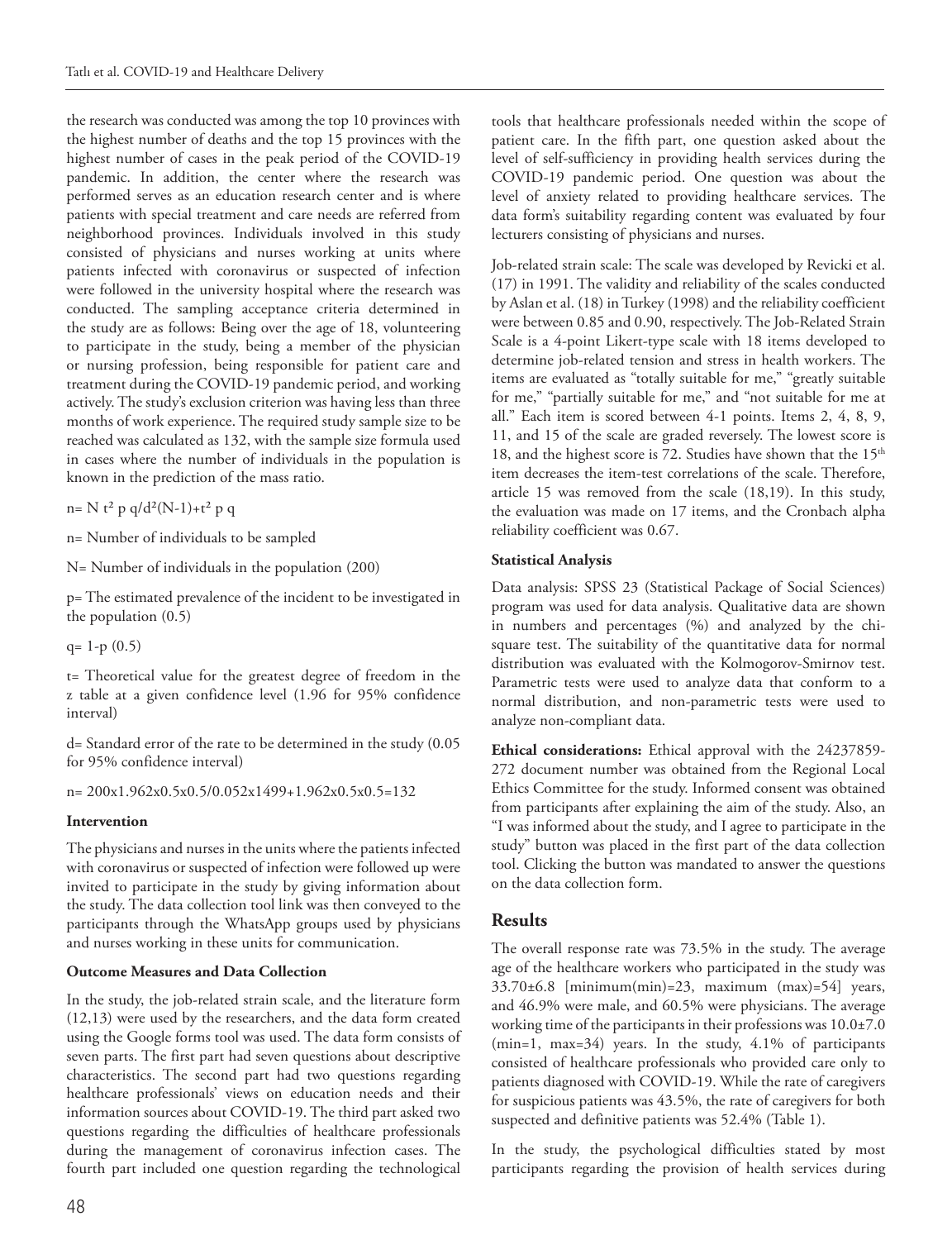| Table 1. Participant characteristics                                 |                              |                |      |                       |                          |                    |      |  |
|----------------------------------------------------------------------|------------------------------|----------------|------|-----------------------|--------------------------|--------------------|------|--|
| n                                                                    |                              | Nurse (n=58)   |      | Physician<br>$(n=89)$ |                          | Total<br>$(n=147)$ |      |  |
|                                                                      |                              | %              | n.   | %                     | n.                       | %                  |      |  |
| Gender                                                               | Female                       | 50             | 86.2 | 28                    | 31.5                     | 78                 | 53.1 |  |
|                                                                      | Male                         | 8              | 13.8 | 61                    | 68.5                     | 69                 | 46.9 |  |
|                                                                      | $23 - 30$                    | 24             | 41.4 | 35                    | 39.3                     | 59                 | 40.1 |  |
| Age (years)                                                          | $31 - 40$                    | 20             | 34.5 | 41                    | 46.1                     | 61                 | 41.5 |  |
|                                                                      | $>40$                        | 14             | 24.1 | 13                    | 14.6                     | 27                 | 18.4 |  |
| Working time in the profession                                       | $1-5$ year                   | 12             | 20.7 | 33                    | 37.1                     | 45                 | 30.6 |  |
|                                                                      | $6-10$ year                  | 14             | 24.1 | 32                    | 36.0                     | 46                 | 31.3 |  |
|                                                                      | >10 year                     | 32             | 55.2 | 24                    | 27.0                     | 56                 | 38.1 |  |
| <b>Education status</b>                                              | High school/Associate degree | 17             | 29.3 | $\sim$                | $\overline{\phantom{a}}$ | 17                 | 11.6 |  |
|                                                                      | Undergraduate                | 35             | 60.3 | 20                    | 22.5                     | 55                 | 37.4 |  |
|                                                                      | Graduate                     | 6              | 10.3 | 69                    | 77.5                     | 75                 | 51.0 |  |
| Chronic disease                                                      | Yes                          | 17             | 29.3 | 14                    | 15.7                     | 31                 | 21.1 |  |
|                                                                      | <b>No</b>                    | 41             | 70.7 | 75                    | 84.3                     | 116                | 78.9 |  |
| Working unit                                                         | <b>Emergency Department</b>  | 32             | 55.2 | 68                    | 76.4                     | 100                | 68.0 |  |
|                                                                      | Operating room               | $\overline{2}$ | 3.4  | $\blacksquare$        | $\overline{\phantom{a}}$ | $\overline{2}$     | 1.4  |  |
|                                                                      | Inpatient units              | 23             | 39.7 | 16                    | 18.0                     | 39                 | 26.5 |  |
|                                                                      | Intensive care               | $\mathbf{1}$   | 1.7  | 5                     | 5.6                      | 6                  | 4.1  |  |
| Patient groups who were provided<br>care by healthcare professionals | Diagnosed with COVID-19      | $\overline{2}$ | 3.4  | $\overline{4}$        | 4.5                      | 6                  | 4.1  |  |
|                                                                      | Suspicious                   | 30             | 51.7 | 34                    | 38.2                     | 64                 | 43.5 |  |
|                                                                      | <b>Both</b>                  | 26             | 44.8 | 51                    | 57.3                     | 77                 | 52.4 |  |

the COVID-19 pandemic were the anxiety (93.2%) of infecting the family/relatives. In the study, factors that make healthcare provision difficult for healthcare workers were asked. The discomfort caused using personal protective equipment was stated by the highest number of participants (85.0%) as a factor that makes it difficult to provide healthcare services. The frequency of staff insufficiency and overtime were considered factors that make healthcare provision difficult was significantly higher in the nurse group than the doctor group (p<0.05) (Table 2).

During the COVID-19 pandemic, the most needed training subject by healthcare workers was isolation methods (82.3%). The second was personal protective equipment (70.7%), and the third was the complications that could develop in COVID-19 case management and their prevention methods (69.4%). While the frequency of expressing that nurses needed training on respiratory system care was higher than physicians, physicians needed training about diagnostic methods was higher (p<0.05).

Most healthcare professionals used the official website of the Ministry of Health to get information on COVID-19 case management (87.8%). When sources of information on COVID-19 case management were analyzed by professional groups, most nurses (82.8%) received information from the Ministry of Health official webpage, and 79.3% of them from in-service training programs. The majority of doctors (87.8%) received information from the Ministry of Health official

webpage, 66.7% of doctors from in-service training programs, and 59.9% of them from academic databases. Nurses had a significantly higher rate of receiving information from inservice training and television programs (p<0.05). Doctors used academic databases and search engines significantly more than nurses (p<0.05) (Table 3, 4).

As technological tools to facilitate the provision of health services during the COVID-19 pandemic, 58.5% of participants stated that sound systems provided a connection with other team members from the isolation room, 48.3% of them stated their utility as patient follow-up and early warning systems, and 37.4% of them stated their use as call systems. In the COVID-19 pandemic, there was no significant difference between occupational groups in terms of opinions regarding the technological tools required by healthcare professionals (p>0.05) (Table 4).

In the study, the average score of health workers on the jobrelated strain level was calculated as 37.51±5.80 (min=18, max=53). When the scale scores were examined according to the variables of the profession, age groups, gender, education level, and duration in the profession, there was no statistically significant difference between the groups (p>0.05) (Table 5).

In the study, 25.9% of healthcare professionals who participated stated that they considered themselves completely sufficient while providing care to patients who were followed up with suspicion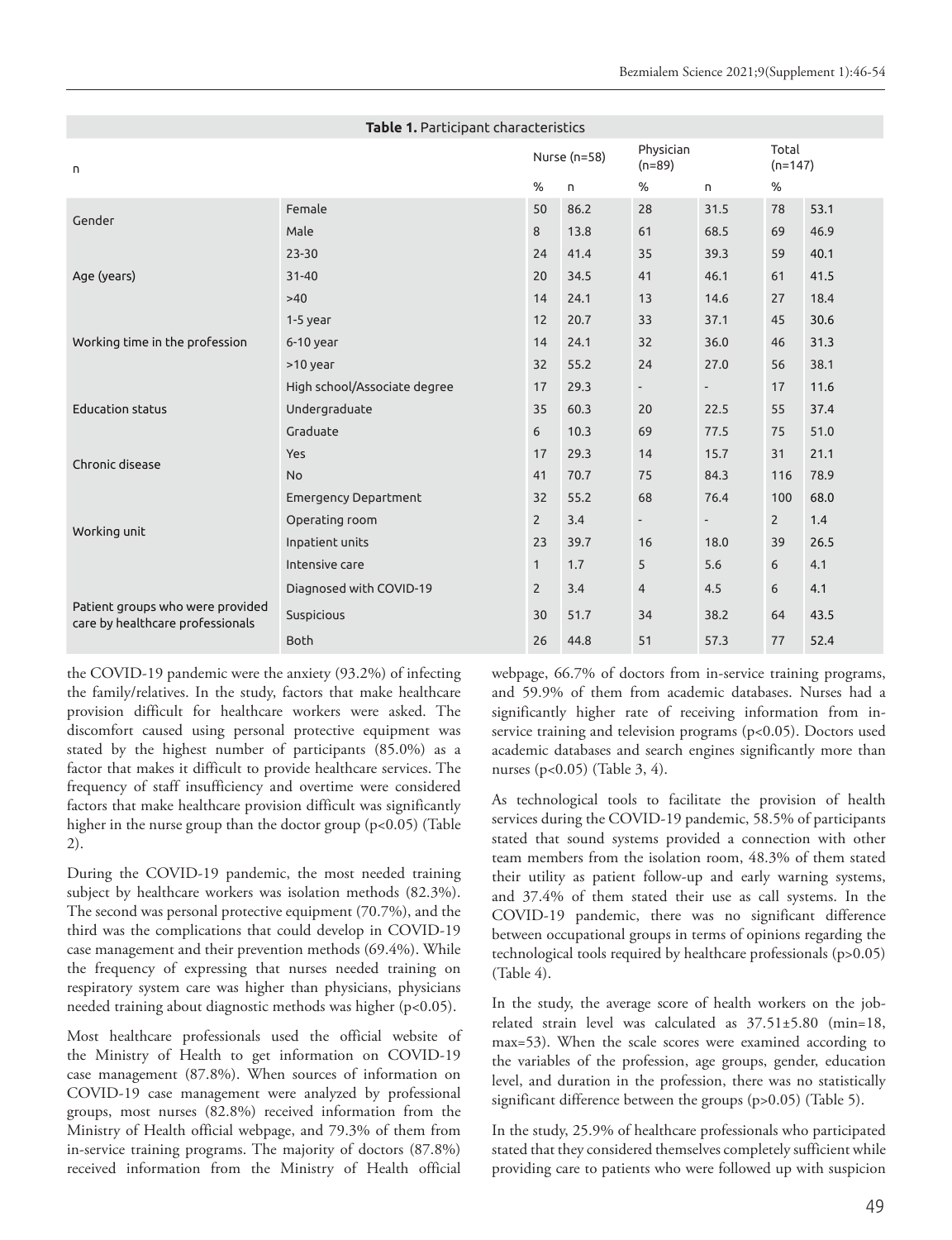| Table 2. Healthcare professionals' difficulties during the COVID-19 pandemic period (n=147) |           |           |            |       |  |  |
|---------------------------------------------------------------------------------------------|-----------|-----------|------------|-------|--|--|
|                                                                                             | Nurse     | Physician | Total      |       |  |  |
|                                                                                             | n (%)     | n (%)     | n (%)      | p     |  |  |
| Psychological difficulties                                                                  |           |           |            |       |  |  |
| Anxiety about infecting family/relatives                                                    | 53 (91.4) | 84 (94.4) | 137 (93.2) | 0.516 |  |  |
| Anxiety about getting infected                                                              | 46 (79.3) | 60(67.4)  | 106(72.1)  | 0.166 |  |  |
| Unable to provide quality communication with patients                                       | 25(43.1)  | 48 (53.9) | 73 (49.7)  | 0.199 |  |  |
| Losing the desire to go to work                                                             | 28(48.3)  | 34 (38.2) | 62 (42.2)  | 0.299 |  |  |
| Disruption of family processes due to work                                                  | 25(43.1)  | 32(36.0)  | 57 (38.8)  | 0.486 |  |  |
| Worries about death                                                                         | 20(34.5)  | 13(14.6)  | 33(22.4)   | 0.009 |  |  |
| Sense of inadequacy in intervention                                                         | 14(24.1)  | 17(19.1)  | 31(21.1)   | 0.600 |  |  |
| Factors that make healthcare delivery difficult                                             |           |           |            |       |  |  |
| PPE use discomfort                                                                          | 52 (89.7) | 73 (82.0) | 125 (85.0) | 0.302 |  |  |
| Failure to provide adequate personal hygiene when leaving the workplace                     | 33 (56.9) | 46(51.7)  | 79 (53.7)  | 0.536 |  |  |
| Lack of staff                                                                               | 36(62.1)  | 32(36.0)  | 68 (46.3)  | 0.002 |  |  |
| Insufficient information to ensure patient/employee safety                                  | 16(27.6)  | 24(27.0)  | 40 (27.2)  | 1.000 |  |  |
| Mandatory quarantine, unable to go home                                                     | 8(13.8)   | 14(15.7)  | 22(15.0)   | 0.932 |  |  |
| Overtime                                                                                    | 17 (29.3) | 12(13.5)  | 29 (19.7)  | 0.032 |  |  |
| COVID-19: Coronavirus disease-19                                                            |           |           |            |       |  |  |

**Table 3.** Healthcare professionals' views on educational needs and their information sources about COVID-19

|                             | Nurse<br>$(n=58)$ | Physician<br>$(n=89)$ | Total<br>$(n=147)$ | p     |
|-----------------------------|-------------------|-----------------------|--------------------|-------|
|                             | n (%)             | n (%)                 | n (%)              |       |
| <b>Educational subjects</b> |                   |                       |                    |       |
| Insulation measures         | 48 (82.8)         | 73 (82.0)             | 121 (82.3)         | 1.000 |
| Use of PPE*                 | 41 (70.7)         | 63 (70.8)             | 104(70.7)          | 1.000 |
| Preventing complications    | 41 (70.7)         | 61(68.5)              | 102 (69.4)         | 0.926 |
| Respiratory care            | 46 (79.3)         | 52 (58.4)             | 98 (66.7)          | 0.014 |
| Medical treatments          | 31(53.4)          | 49 (55.1)             | 80 (54.4)          | 0.848 |
| Diagnostic methods          | 17 (29.3)         | 49 (55.1)             | 66 (44.9)          | 0.002 |
| Sources of information      |                   |                       |                    |       |
| Official ministry website   | 48 (82.8)         | 81 (91.0)             | 129 (87.8)         | 0.217 |
| In-house training           | 46 (79.3)         | 52 (58.4)             | 98 (66.7)          | 0.014 |
| Academic databases          | 21(36.2)          | 67 (75.3)             | 88 (59.9)          | 0.000 |
| Social sharing sites        | 26(44.8)          | 32(36.0)              | 58 (39.5)          | 0.366 |
| Internet search engines     | 14(24.1)          | 37(41.6)              | 51(34.7)           | 0.046 |
| Television programs         | 24(41.4)          | 10(11.2)              | 34(23.1)           | 0.000 |
| Newspapers                  | 8(13.8)           | 8(9.0)                | 16(10.9)           | 0.520 |

\*PPE: Personal protective equipment, COVID-19: Coronavirus disease-19

of COVID-19 or who had a definitive diagnosis. While 70.1% of participants found themselves partially sufficient in this regard, 4.1% (n=6) stated that they did not consider themselves sufficient. During the COVID-19 pandemic, no significant difference was found regarding the self-sufficient qualifications of healthcare professionals while performing their duties (p>0.05).

The healthcare workers who participated in the study were asked if providing healthcare during the COVID-19 pandemic caused

anxiety. While 2.0% of health workers stated that they did not experience anxiety, 33.3% (n=49) rated their level of anxiety due to providing health services in this period as "very" and 64.6% as "partially". When the level of anxiety caused by performing health services during the COVID-19 pandemic was analyzed according to healthcare professionals' descriptive characteristics, the average rank of women (81.13) was significantly higher than that of men (65.94) (U=2135.0, p=0.01). When the professions were compared, the average level of anxiety level of nurses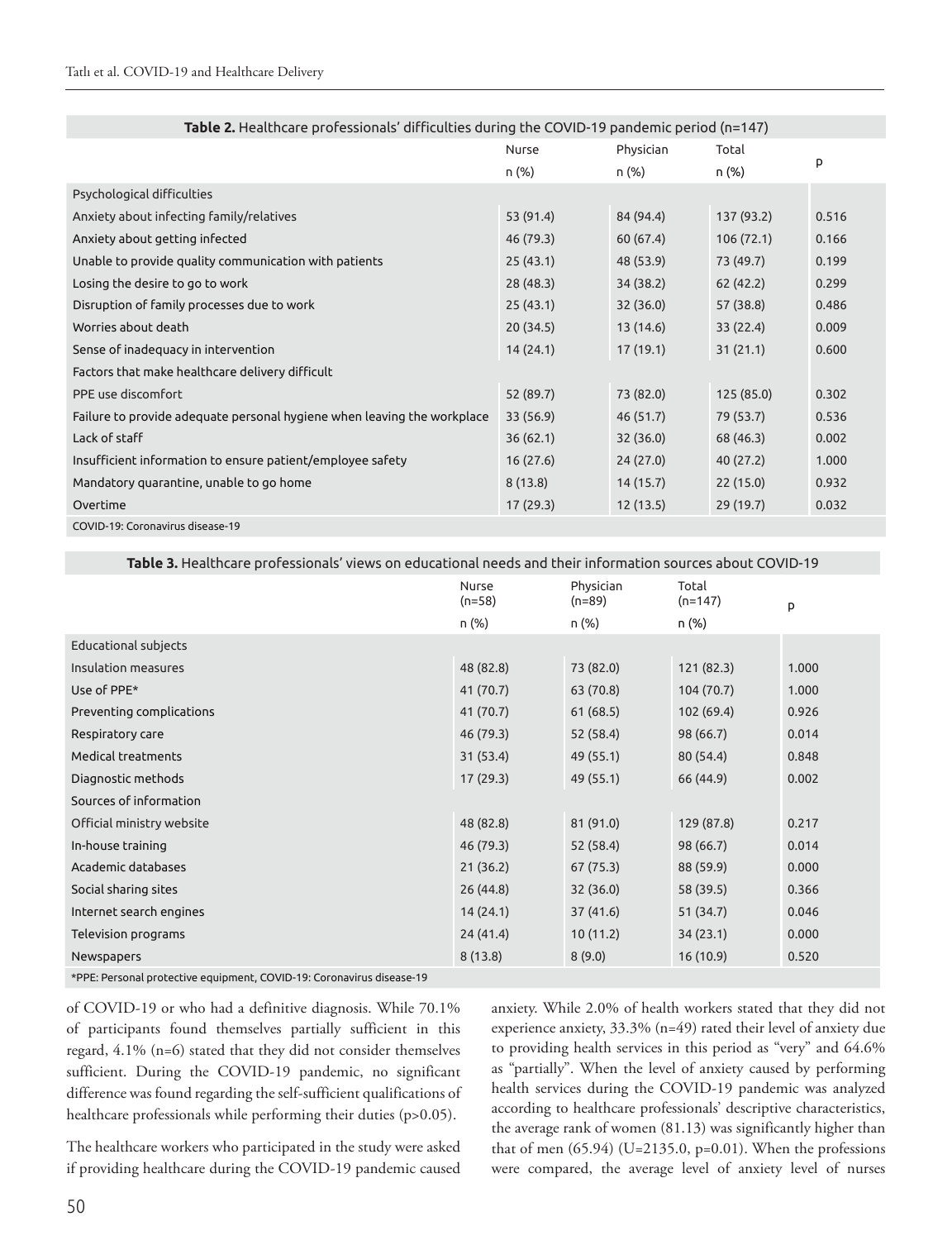| <b>10010</b> Transportant contract to by including to be additional contract to the TD pullocities (i.e. 1717) |          |           |           |       |
|----------------------------------------------------------------------------------------------------------------|----------|-----------|-----------|-------|
|                                                                                                                | Nurse    | Physician | Total     |       |
|                                                                                                                | n (%)    | n (%)     | n (%)     | p     |
| Sound systems to connect with other team members from the isolation<br>room                                    | 35(60.3) | 51(57.3)  | 86 (58.5) | 0.846 |
| Patient monitoring and early warning systems                                                                   | 33(56.9) | 38(42.7)  | 71(48.3)  | 0.092 |
| Hospital paging system                                                                                         | 24(41.4) | 31(34.8)  | 55 (37.4) | 0.530 |
| Video systems for communication with other team members from the<br>isolation room                             | 26(44.8) | 26(29.2)  | 52 (35.4) | 0.079 |
| Mobile applications                                                                                            | 21(36.2) | 30(33.7)  | 51(34.7)  | 0.894 |
| Telehealth applications for communication with healthcare professionals<br>at other institutions               | 21(36.2) | 22(24.7)  | 43(29.3)  | 0.190 |
| Decision support systems                                                                                       | 13(22.4) | 27(30.3)  | 40(27.2)  | 0.387 |
| Emergency button                                                                                               | 14(24.1) | 19(21.3)  | 33(22.4)  | 0.846 |
| COVID-19: Coronavirus disease-19                                                                               |          |           |           |       |

| Table 4. Technological tools required by healthcare workers during the COVID-19 pandemic (n=147) |  |  |  |  |  |  |  |  |
|--------------------------------------------------------------------------------------------------|--|--|--|--|--|--|--|--|
|--------------------------------------------------------------------------------------------------|--|--|--|--|--|--|--|--|

**Table 5.** Distribution of Job-Related Strain scale scores by descriptive characteristics

|                             |                              | Median (min-max) | Test         | p     |
|-----------------------------|------------------------------|------------------|--------------|-------|
| Profession                  | <b>Nurse</b>                 | 38.0 (27-49)     |              |       |
|                             | Physician                    | 37.0 (18-53)     | $U = 2359.5$ | 0.379 |
| Gender                      | Female                       | 38.0 (18-49)     |              | 0.538 |
|                             | Male                         | 37.0 (27-53)     | $U = 2532.5$ |       |
|                             | High School/Associate degree | 37.0 (28-49)     |              |       |
| <b>Education status</b>     | Undergraduate                | 37.0 (27-52)     | $H = 0.564$  | 0.754 |
|                             | Graduate                     | 37.0 (18-53)     |              |       |
| Working time in profession* | 1-5 years                    | 37.68±5.97       |              |       |
|                             | 610 years                    | 38.02±5.38       | $F = 0.460$  | 0.632 |
|                             | >10 years                    | 36.94±6.05       |              |       |
|                             | $23 - 30$                    | 37.62±5.57       |              |       |
| $Age*$                      | $31 - 40$                    | 37.62±5.85       | $F = 0.126$  | 0.882 |
|                             | $>40$                        | 37.00±6.37       |              |       |
|                             |                              |                  |              |       |

\*data are presented as, min: Minimum, max: Maximum

(85,76) was higher than doctors (66.34) (U=1899.0, p=0.001). When the anxiety level caused by providing healthcare services in the COVID-19 pandemic period was examined according to other introductory features, there was no statistically significant difference (p>0.05).

#### **Discussion**

As a consequence of its high virulence and genetic properties, COVID-19 has spread rapidly. The rapid expansion has turned into a pandemic that will shake the economic structure, social life, and health system of countries worldwide. In this process, various difficulties have arisen for all layers of society. Health workers, who are responsible for fighting the pandemic and maintaining health services, are among the most affected individuals in this process (12).

The study ascertained that the psychological difficulties healthcare professionals experienced the most during the COVID-19

pandemic were concerns about infecting their family/relatives and anxiety about getting infected. Similarly, in the SARS pandemic, healthcare workers expressed their fear and anxiety about infecting their families, friends, and colleagues (19). During the pandemic of COVID-19, 3387 healthcare workers were infected in Hubei Province in China until February 25, 2020, which caused increased concern among healthcare workers (20). In addition, COVID-19 infection is not only transmitted through symptomatic individuals, but asymptomatic individuals can become infectious and viral transmission from healthcare professionals to family members is common (11,21). During the COVID-19 pandemic, to prevent their family members from getting infected, healthcare professionals were not allowed to go home, and they were provided different accommodation services (22,23). Nevertheless, the study results emphasize the importance of early detection of psychological problems faced by healthcare workers during pandemics and the need to establish adequate support systems and develop solutions.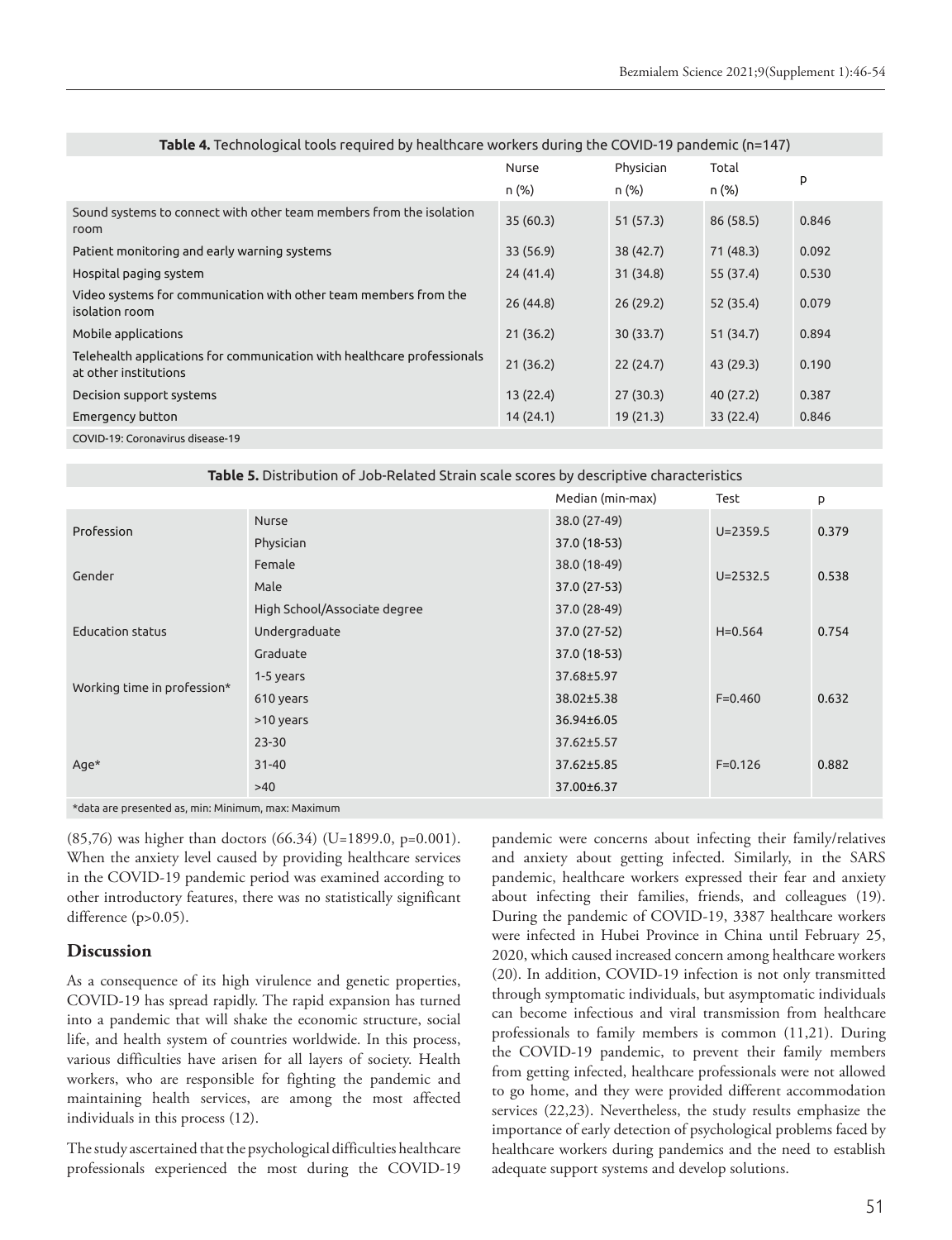In the current study, in the process of the COVID-19 pandemic, most participants stated that the discomfort caused by the use of personal protective equipment made healthcare provision difficult. The use of personal protective equipment during the pandemic is vital to protect healthcare workers against the virus. It has been established that none of the healthcare professionals who performed the procedures that cause exposure to respiratory tract secretions of COVID-19 patients by using personal protective equipment were infected (24). However, various studies showed that the use of this equipment could lead to various problems. In the study of Oranges et al., due to personal protective equipment, skin problems in the nose and cheeks have generally been reported. In addition, symptoms such as burning, itching, or stinging could be observed due to the long stay of the masks on faces. This can lead healthcare professionals to perform behaviors that facilitate the spread of infection, such as adjusting and touching the equipment (25). Personal protective equipment can also cause dehydration, sweating, and fatigue; wearing personal protective equipment for a long time while working may cause isolation, claustrophobia, and anxiety (26). Healthcare workers' working hours can be shortened by providing personnel support to prevent these problems. In addition, by developing technological opportunities, producing personal protective equipment that healthcare professionals can use more easily is considered necessary.

Approximately half of the participants stated that staff shortage and overtime made healthcare provision difficult. The insufficient number of health professionals is a common problem for the whole world (27). However, healthcare workers being quarantined because they got infected or their family members were infected during the pandemic of COVID-19 further increased the need for healthcare workers (28,29). Especially at the beginning of the pandemic, unknown infectious factors, insufficient personal protective equipment, and the low level of awareness about the use of this equipment increased the risk in the role played by healthcare professionals. As a result, healthcare workers' workload and working time increased (20). It was also found that the frequency of staff shortage and overtime considered as factors that make healthcare provision difficult was higher in the nurse group than the physician group in the study. This may be related to the fact that nurses communicate more with patients than other healthcare professionals and are directly involved in the diagnosis, treatment, and care of patients. In addition, it is believed that since women constitute the majority of nurses, and overtime can cause women to experience anxiety of not being able to fulfill their domestic and social responsibilities. In addition, the anxiety in question may be higher in the nurse group than in the male gender-based physician group.

It was founded that most health professionals needed training on isolation measures. Because of the insufficient number of personnel employed in intensive care and infection services during pandemics, healthcare professionals working in different units can be assigned to these units (30). However, the extremely rapid progress of the process can make it difficult for healthcare professionals to devote enough time to training on

the management of infected cases and new tasks. As a result, healthcare professionals may feel the need for training on various topics related to infected case management. In the study, the other topics that healthcare professionals needed training the most were the use of personal protective equipment, and complications that could occur in COVID-19 case management, and ways to prevent them. It is essential to organize the necessary training activities for healthcare professionals, prevent the spread of the infection in the hospital environment, and maintain the best patient care.

The official website of the Ministry of Health was the source of information that was used by healthcare professionals most frequently for gathering information on COVID-19 case management. In a study conducted during the H1N1 outbreak period, healthcare professionals often obtained the information they needed via radio and television. The rate of benefiting from the internet and medical journals was low (31). In our study, physicians used academic databases and search engines, and nurses used television programs to obtain information during the COVID-19 pandemic. Similar to our findings, it was found that nurses consulted specialists and colleagues rather than using the internet for professional information (32), whereas physicians preferred internet resources to obtain professional knowledge (33). Considering the resources preferred by healthcare professionals to obtain the information they need is important regarding reaching the target of personnel training activities during pandemics. In addition, distance in-service training programs may be useful for training and awarenessraising activities.

We found that that approximately half of the participants thought that various telemedicine applications, patient follow-up, and early warning systems could facilitate healthcare delivery during the COVID-19 pandemic. Due to its highly contagious nature, COVID-19 infection necessitated working under strict isolation measures. This situation can make communication between healthcare workers difficult and may cause disruptions in the bedside consultation process. In addition, the very rapid spread of COVID-19 infection has revealed the need to obtain accurate information about case management for healthcare professionals very quickly and to receive support from technological tools to meet the rapid increase in the need for treatment and care. Telemedicine is considered a groundbreaking technology that can provide online conversation and real-time clinical data exchange to tackle these challenges caused by the pandemic and combat outbreaks. Telemedicine was used for remote patient follow-up, multidisciplinary care organizations, and educational purposes in this period (34).

In our study, it was ascertained that healthcare workers received moderate scores from the job-related strain scale. The uncertainties brought about by the pandemic process can be a source of anxiety and tension. In addition, facing the infectious agent directly, trying to meet the complex care needs of patients both physiologically and psychologically, and managing to continue their treatment are factors that may affect healthcare workers'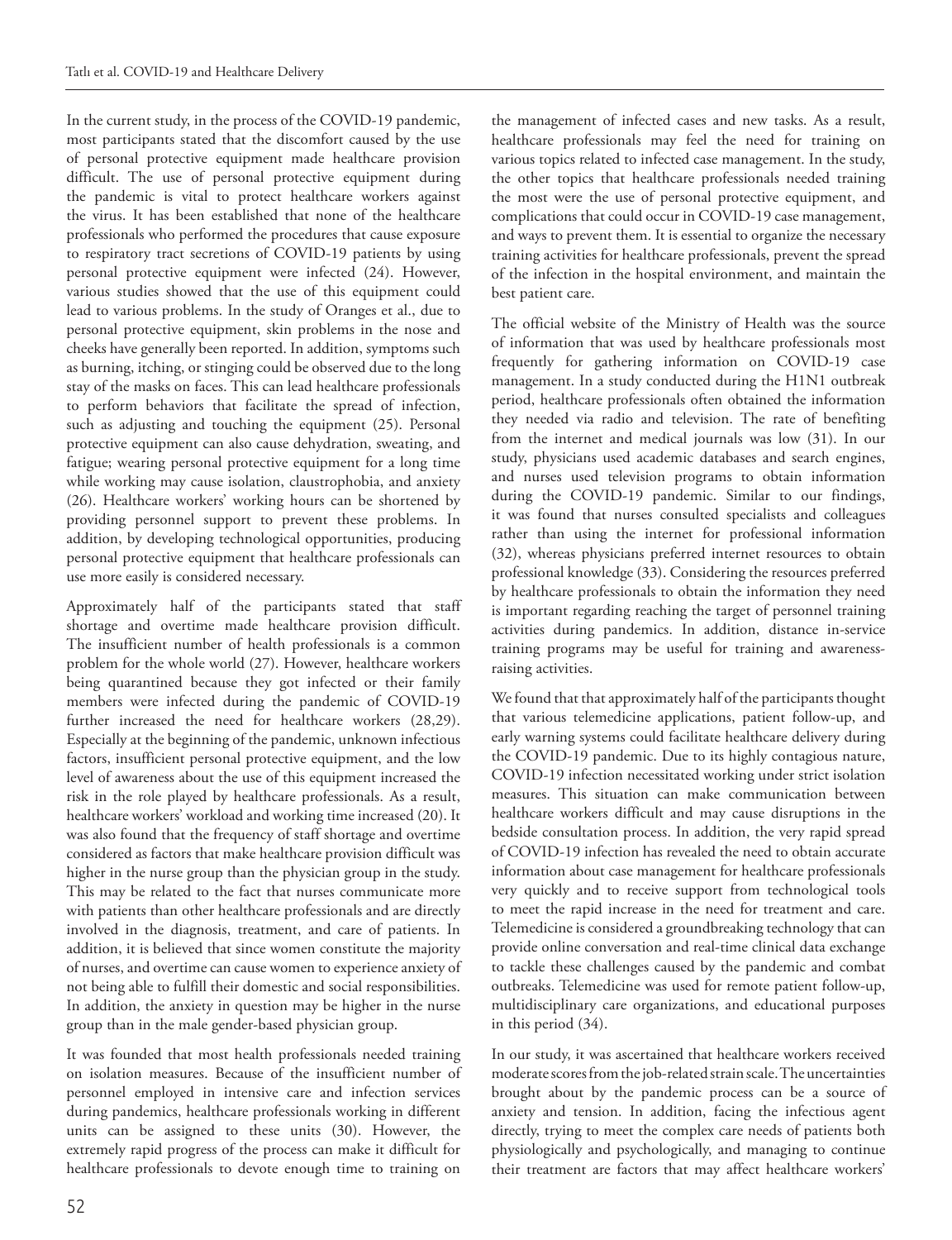job-related strain (35,36). The studies conducted determined that healthcare professionals experienced psychological distress during the COVID-19 pandemic and showed symptoms of anxiety, depression (37), and insomnia (38).

In the current study, nurses experienced more anxiety than physicians and women more than men while caring for COVID-19-infected or suspicious patients. Similar to our study, the anxiety level of nurses in the severe acute respiratory syndrome (2002-2004) outbreak was higher than in physicians (39). Nurses who continue to provide treatment and care services of COVID-19 patients are exposed to a high risk of infection because of their close, frequent contact with patients and prolonged time working during the pandemic. These stressful working conditions can result in anxiety and post-traumatic stress disorder (37,38).

#### **Study Limitations**

The study was carried out at a single center. This caused study limitations. Because of social distance rules and the outbreak situation, the study was not conducted face to face. This is another limitation of the study.

#### **Conclusion**

In the COVID-19 pandemic period, using personal protective equipment was a factor that made it difficult for healthcare workers to work. In contrast, anxiety about transmitting the disease to others was a major concern for healthcare workers. During the COVID-19 pandemic, health workers mostly used the official website of the Ministry of Health for information. According to healthcare professionals, various telemedicine applications are technological tools that can facilitate service delivery in this process.

#### **Ethics**

**Ethics Committee Approval:** Ethical approval with the 24237859-272 document number was obtained from the Regional Local Ethics Committee for the study.

**Informed Consent:** Informed consent was obtained from participants after explaining the aim of the study. Also, an "I was informed about the study, and I agree to participate in the study" button was placed in the first part of the data collection tool. Clicking the button was mandated to answer the questions on the data collection form.

Peer-review: Externally peer reviewed.

#### **Authorship Contributions**

Concept: Ö.T., P.Ş., Y.G., E.K.G., A.G., Design: Ö.T., P.Ş., Y.G., E.K.G., A.G., Data Collection or Processing: Ö.T., P.Ş., Y.G., E.K.G., E.K.G., Analysis or Interpretation: Ö.T., P.Ş., Y.G., Literature Search: Ö.T., P.Ş., Y.G., Writing: Ö.T., P.Ş., Y.G., E.K.G., E.K.G.

**Conflict of Interest:** No conflict of interest was declared by the authors.

**Financial Disclosure:** This work was supported by Gilead Sciences.

#### **References**

- 1. World Health Organization. Archived: WHO Timeline COVID-19. Last Accessed Date: 28.06.2020. Available from: https://www.who. int/news-room/detail/27-04-2020-who-timeline---covid-19.
- 2. Our world in Data. Statistics and Research Coronavirus Pandemic (COVID-19). Last Accessed Date: 28.06.2020 Available from: https://ourworldindata.org/coronavirus.
- 3. Xu ZQ, Wang JZ, Wang HR, He JF, Wang B, Yang YC. et al. Research on COVID-19 prevention and control strategies, and the effect of home quarantine in Shenzhen, China, 2020. Preventive Medicine 2020 Apr 29. doi:10.21203/rs.3.rs-23969/v1. [Epub ahead of print]
- 4. Yıldırım M, Geçer E, Akgül Ö. The impacts of vulnerability, perceived risk, and fear on preventive behaviours against COVID-19. Psychol Health Med 2021;26:35-43.
- 5. Katie Pearce. John Hopkins University. What is social distancing and how can it slow the spread of COVID-19? Last Accessed Date: 28.06.2020. Available from: https://hub.jhu.edu/2020/03/13/whatis-social-distancing.
- 6. Açikgöz Ö, Günay A. The early impact of the Covid-19 pandemic on the global and Turkish economy. Turk J Med Sci 2020;50:520-526.
- 7. Kaltwasser J. Coronavirus: For health care workers, risk of infection, but also burnout. Last Accessed Date: 27.03.2020 Available from: https://www.contagionlive.com/news/for-health-care-workers-riskof-infection-but-also-burnout. The Lancet. COVID-19: Protecting health-care workers. Lancet 2020;395:922.
- 8. Ministerio de Sanidad Espana. Informe sobre la situación de COVID-19 en España. Informe COVID-19 nº 20. 3 de abril 2020. Last Accessed Date: 25.06.2020. Available from: https://www. isciii.es/QueHacemos/Servicios/VigilanciaSaludPublicaRENAVE/ EnfermedadesTransmisibles/Paginas/InformesCOVID-19.aspx.
- 9. Jewett C, Szabo L. True Toll Of COVID-19 on U.S. health care workers unknown. Keiser Health News. Last Accessed Date: 25.06.2020. Available from: https://khn.org/news/true-toll-of-COVID-19-on-u-s-health-care-workers-unknown.
- 10. Beyazadam D, Alimoğlu O. Healthcare Workers Are Losing Their Lives in the Battle of COVID-19 All Over the Globe. Anadolu Clinic Journal of Medical Sciences 2020;25:183-4.
- 11. Shmerling HR. What's it like to be a healthcare worker in a pandemic? Last Accessed Date: 27.04.2020. Available from: https://www.health. harvard.edu/blog/whats-it-like-to-be-a-healthcare-worker-in-apandemic-2020040819485.
- 12. Choudhury T, Debski M, Wiper A, Abdelrahman A, Wild S, Chalil S, et al. COVID-19 Pandemic: Looking after the mental health of uur healthcare workers. J Occup Environ Med 2020;62:373-6.
- 13. Lee AM, Wong JG, McAlonan GM, Cheung V, Cheung C, Sham PC, et al. Stress and psychological distress among SARS survivors 1 year after the outbreak. Can J Psychiatry 2007;52:233-40.
- 14. Aoyagi Y, Beck CR, Dingwall R, Nguyen-Van-Tam JS. Healthcare workers' willingness to work during an influenza pandemic: a